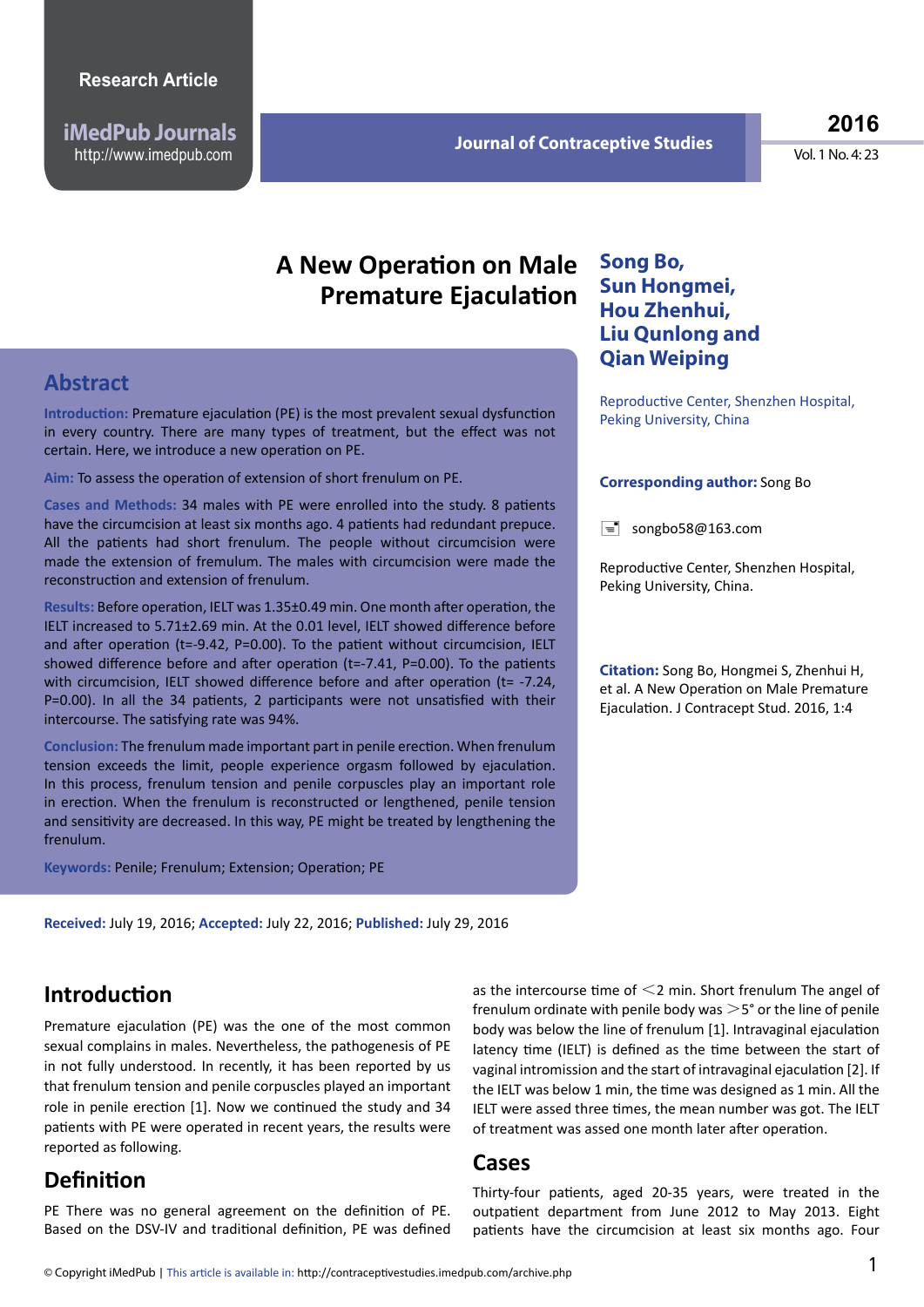**N IELT(min)**

men were patients with redundant prepuce. All the patients had short frenulum. All the patients suffered from PE and had taken trazodone hydrochloride for 1 month (50 mg-100 mg, QN), but had little effect.

## **Operation**

#### **Extension of short frenulum**

In men without circumcision, a 1.5-2.0 cm horizontal cut made near the end of penile frenulum, deep to the Buck's fascia, separated the tissue. Then the fascia was sutured vertically using the 6-0 catgut (PCG). Reconstructed the skin and sutured vertically with 6-0 PCG.

#### **Reconstruction of the circumcision**

In men with circumcision, removed the scars near the frenulum based on the need, made enough skin for the next step. Reconstructed the separated skin and sutured vertically with 6-0 PCG. Suturing the wound prevent blood leakage eng electrocoagulation was not needed. The wound was bandaged for 5 days. All the patients were advised to refrain from masturbation or intercourse for at least 1 month.

#### **Statistical analysis**

Statistical analysis was carried out by the t-test using PASW statistics 18.0 software. A level of 0.01 was assumed to indicate significant.

#### **Results**

Before operation, IELT was 1.35±0.49 min. One month after operation, the IELT increased to 5.71±2.69 min **(Table 1 and Figure 1)**. At the 0.01 level, IELT showed difference before and after operation (t=-9.42, P=0.00). To the patient without circumcision, IELT showed difference before and after operation (t=-7.41, P=0.00). To the patients with circumcision, IELT showed difference before and after operation (t= -7.24, P=0.00). Through the premature ejaculation diagnostic tool (PEDT) at baseline and at the end of the study were assed. In all the 34 patients, 2 participants were not unsatisfied with their intercourse. The satisfying rate was 94% **(Tables 1-4 and Figures 1-4)**.

**Table 1** IELT of patients before and after operation.

|                |    | IELT(min)       |
|----------------|----|-----------------|
| Pre-operation  | 34 | $1.35 \pm 0.49$ |
| Post-operation |    | $5.71 \pm 2.69$ |

**Table 2** IELT of patients without circumcision.

|                | IELT(min)       |
|----------------|-----------------|
| Pre-operation  | $1.42 \pm 0.50$ |
| Post-operation | $5.31 \pm 2.74$ |

**Table 3** IELT of patients with circumcision.

|                | IELT(min)       |
|----------------|-----------------|
| Pre-operation  | $1.12 \pm 0.35$ |
| Post-operation | $7.00 \pm 2.20$ |



Pre-operation 4 1.50±0.58

**Table 4** IELT of patients with redundant prepuce.





## **Discussion**

Circumcision has been used to treat patients with PE and be thought a good way to treat PE. However, recent study did not

2 This article is available in: http://contraceptivestudies.imedpub.com/archive.php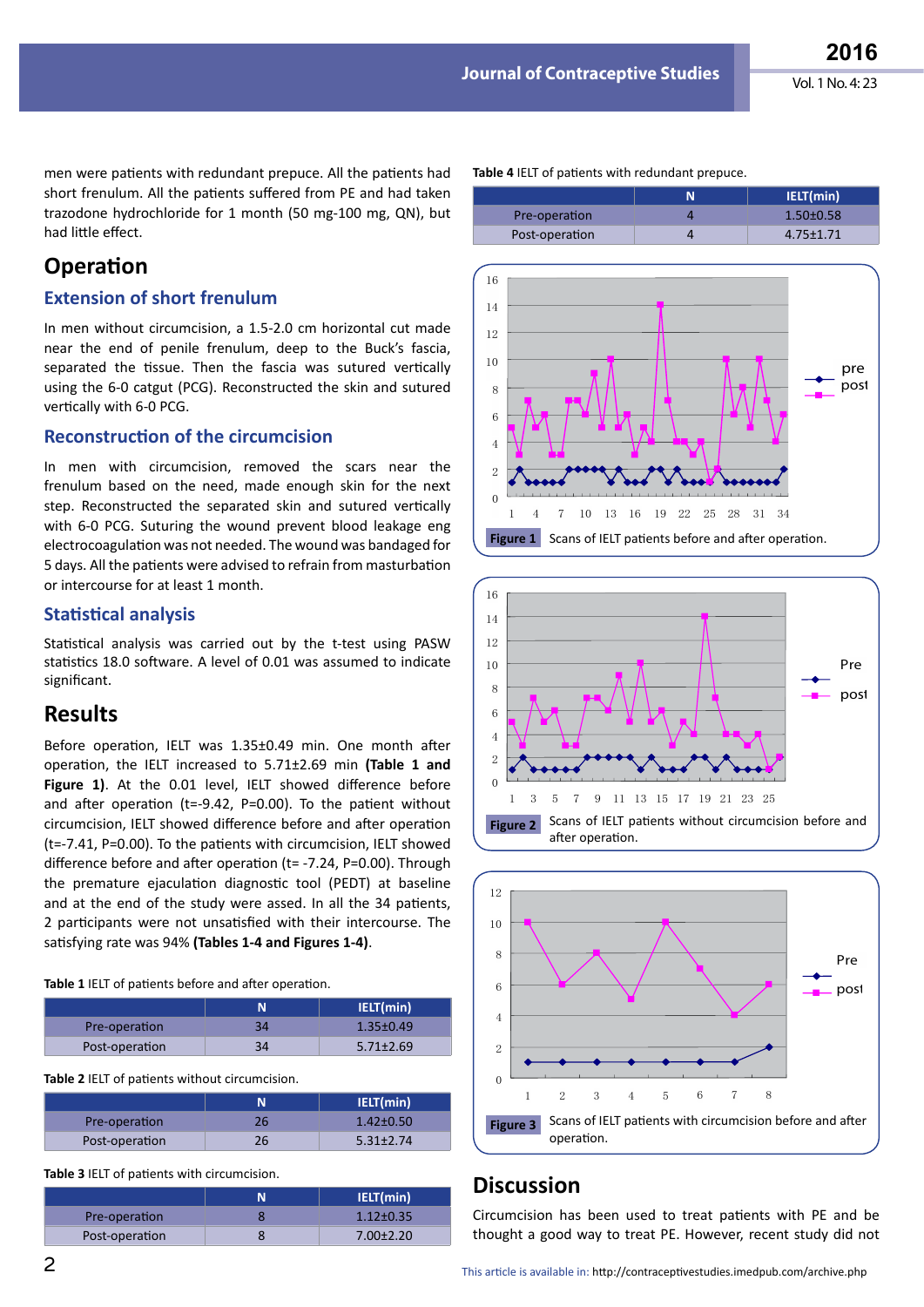

support the hypothesized penile sensory differences associated with circumcision [3]. Circumcision did not alter the quantitative somatosensory properties of glans including vibration, pressure, spatial perception, and warm and cold thermal thresholds [4]. The cases in this paper proved this view. In all the 34 patients, 11 males had got circumcision and with short frenulum. After the short frenulum was lengthened, IELT increased from (1.12±0.35) to (7.00±2.20) min **(Table 3 and Figure 3)**. To the patients with redundant prepuce without circumcision, the IELT increased from (1.50±0.58) to (4.75±1.71) min **(Table 4 and Figure 4)**. It showed that frenulum took the active part in penile erection. Frenulum lies on the penis ventral, which formed at the time of urethra amalgamation. Frenulum is the shortest part of the prepuce. At the time of erection, frenulum experiences the largest tension and hence is prone to damage. By lengthening the frenulum, the

erection time damage. By lengthening the frenulum, the erection time could be extended. In this clinic study, patients with short frenulum whose IELT was 1.35±0.49 min before operation. One month after operation, the IELT increased to 5.71±2.69 min **(Table 1 and Figure 1)**. Through the PEDT at baseline and the end of the study, in all the 34 patients, 2 participants were not unsatisfied with their intercourse. The satisfying rate was 94%. This showed the important role of frenulum with respect to erection time. In fact, when circumcision was made, the frenulum was reconstructed or lengthened to some degree [5,6]. Regardless of whether a short frenulum is an anatomical factor in PE, further research is warranted. The penile frenulum is a highly erogenous V-shaped structure, which contains abundant sensory nerve terminals and a richer variety and greater number of specialized nerve corpuscles formed by the penile dorsal nerve and perineal nerve [7]. Therefore, it is regarded as a very sensitive area on the penis. In circumcision, for consistently successful regional anesthesia of the foreskin, a dorsal block must be used. This should be combined with ventral infiltration at the site of incision [8] and showed the sensitive of the area of the frenulum. When frenulum is reconstructed, the nerve terminal or corpuscle might be affected resulting in the prolongation of the frenulum in PE.

### **Conclusion**

The frenulum takes important part in penile erection. When frenulum tension exceeds the limit, people experience orgasm followed by ejaculation. In this process, frenulum tension and penile corpuscles lay an important role in erection. When the frenulum is reconstructed or lengthened, penile tension and sensitivity are decreased. In this way, PE might be treated by lengthening the frenulum.